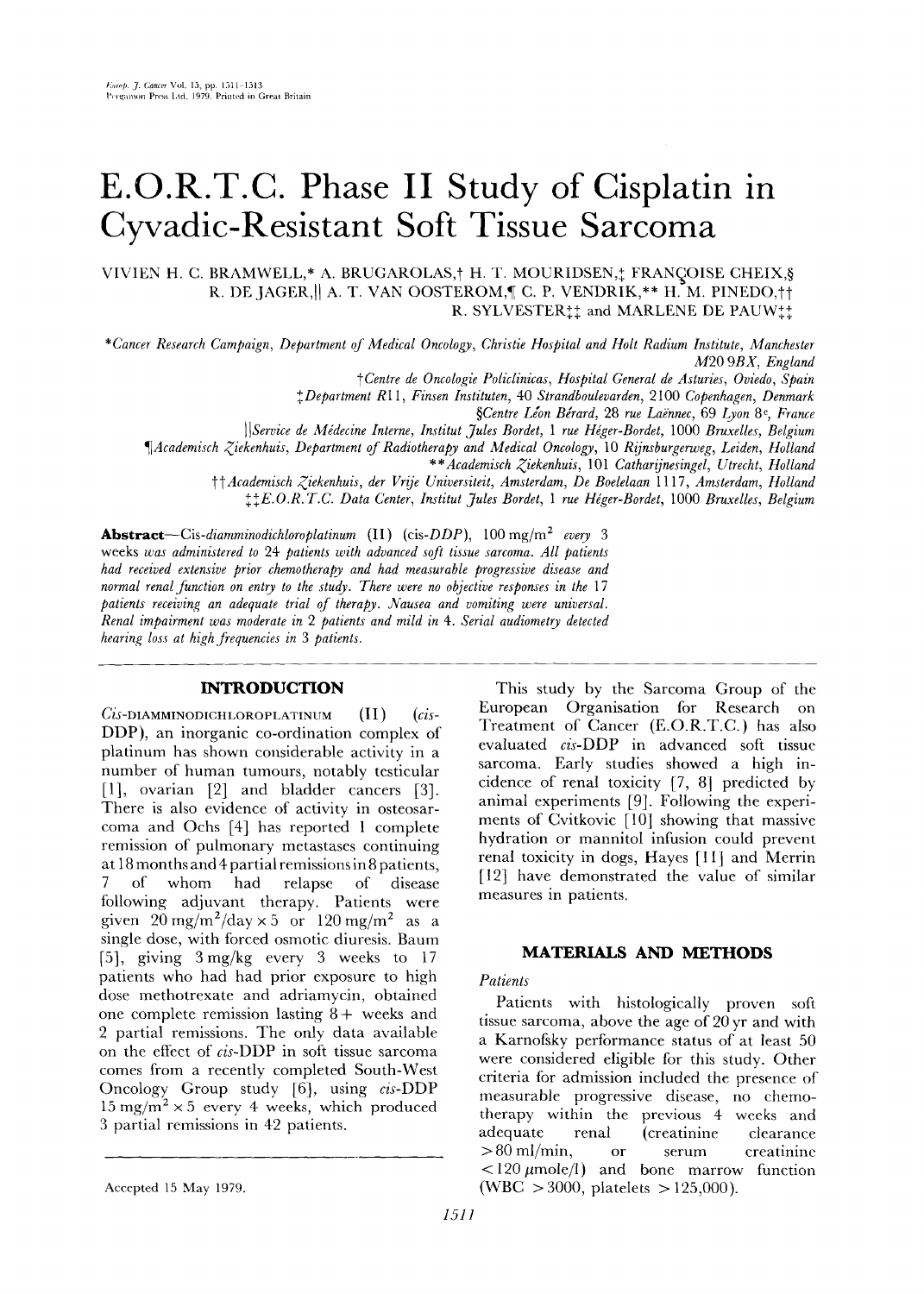Pretreatment investigations included clinical evaluation with measurement of lesions. Karnofsky grading, full blood-cell count, urea and electrolytes, liver function tests, chest Xray, serum creatinine and creatinine clearance. These. were repeated after 2 courses of treatment, 6 weeks alter commencing therapy. Pre- and post-treatment pure tone audiograms were obtained in the majority of patients.

## *Drug administralion*

 $Cis$ -diamminodichloroplatinum II  $(cis-$ DDP),  $100 \text{ mg/m}^2$  was dissolved in 1 litre of  $5\%$  dextrose or normal saline containing 37.5g mannitol and infused over 3hr. Adequate hydration was ensured by infusing 1 litre of normal saline in the 4hr preceding drug administration and 3 litre of normal saline in the tollowing 24hr. A second course of treatment was administered after 3 weeks, the dose being escalated to  $120 \,\text{mg/m}^2$  if no toxicity resulted from the previous course.

Early in the study, cis-DDP was administered in  $5\%$  dextrose, but this was changed to normal saline following a report suggesting that the drug was unstable in  $5\%$  dextrose [13]. However, a recent study by Repta [14] suggests that in the presence of small amounts of chloride ion, little drug inactivation occurs within 3 hr.

#### **RESULTS**

Characteristics of the 24 evaluable patients are shown in Table 1. All had received extensive prior chemotherapy which, with one exception, was a drug combination which included adriamycin. All patients had received radiotherapy to the primary site and in three, lung metastases had also been irradiated. Three patients received 3 courses of cis-DDP, one received 4, and a further patient received 6 courses.

Seventeen patients received 2 courses of chemotherapy and are evaluable for response. In 8 patients, dose escalation for the second course was possible whereas 8 received the same dose and 1 patient had the dose reduced by  $50\%$ . The remaining 7 patients received one course of treatment and are evaluable for analysis of toxicity only. The second course was withheld in 3 patients because of rapidly progressive disease and, in 3, because of toxicity. One patient refused further treatment.

There were no remissions, 13 patients had progressive disease and 4 had stabilisation of disease or less than  $50\%$  reduction of measurable disease.

*Table 1. Characteristics q/evaluable patients* 

| Total No.<br>Male<br>Female    | 24<br>13<br>11 |
|--------------------------------|----------------|
|                                |                |
| (mcan)                         | 46.5           |
| Sarcoma type                   |                |
| Rhabdomyosarcoma               | 5              |
| Fibrosarcoma                   | 4              |
| Synovial sarcoma               | 4              |
| Leiomyosarcoma                 | 3              |
| Undifferentiated               | 3              |
| Malignant fibrous histiocytoma | $\overline{2}$ |
| *Other                         | 3              |
| Site of disease                |                |
| Local recurrence/residual      | 12             |
| Distant metastases             |                |
| Pulmonary                      | 18             |
| Lymph nodes                    | 3              |
| Bone                           | $\overline{2}$ |
| Liver                          |                |
| Skin                           |                |

\*Neurotibrosarcoma, liposarcoma, angiosarcoma.

*Toxici!r* 

Nausea and vomiting were moderate in 17 patients, mild in 6, one patient refusing further treatment. Irreversible renal toxicity occurred in one patient, serum creatinine rising from  $102$  to  $245/\mu$ mole/1, 3 weeks later and remaining elevated at  $258~\mu$ mole/l four days before death, which occurred from progressive malignant disease, 7 weeks after treatment. Autopsy showed a mild left hydronephrosis and hydro-ureter (which had been noted on an IVP prior to treatment) but the kidneys were histologically normal. One patient was taken off study when the creatinine clearance fell from 80 to 67 ml/min after the first course of treatment. Mild reversible elevation of serum creatinine occurred in 4 patients. The remaining 18 patients had no evidence of renal impairment. Serial audiograms were performed in 18 patients. Fifteen showed no change in hearing, but 3 showed significant hearing loss at high frequencies  $(>4000 \text{ Hz})$ . There was no symptomatic impairment of hearing. Mild leucopaenia (WBC, 2000-3000 at 3 weeks) occurred in 5 patients and moderate leucopaenia (WBC, 1500 at 3 weeks) in one patient. Moderate thrombocytopaenia (platelets <50,000 at 3 weeks) occurred in one patient. There was no other toxicity.

#### **DISCUSSION**

As there were no major therapeutic responses in 17 patients receiving an adequate